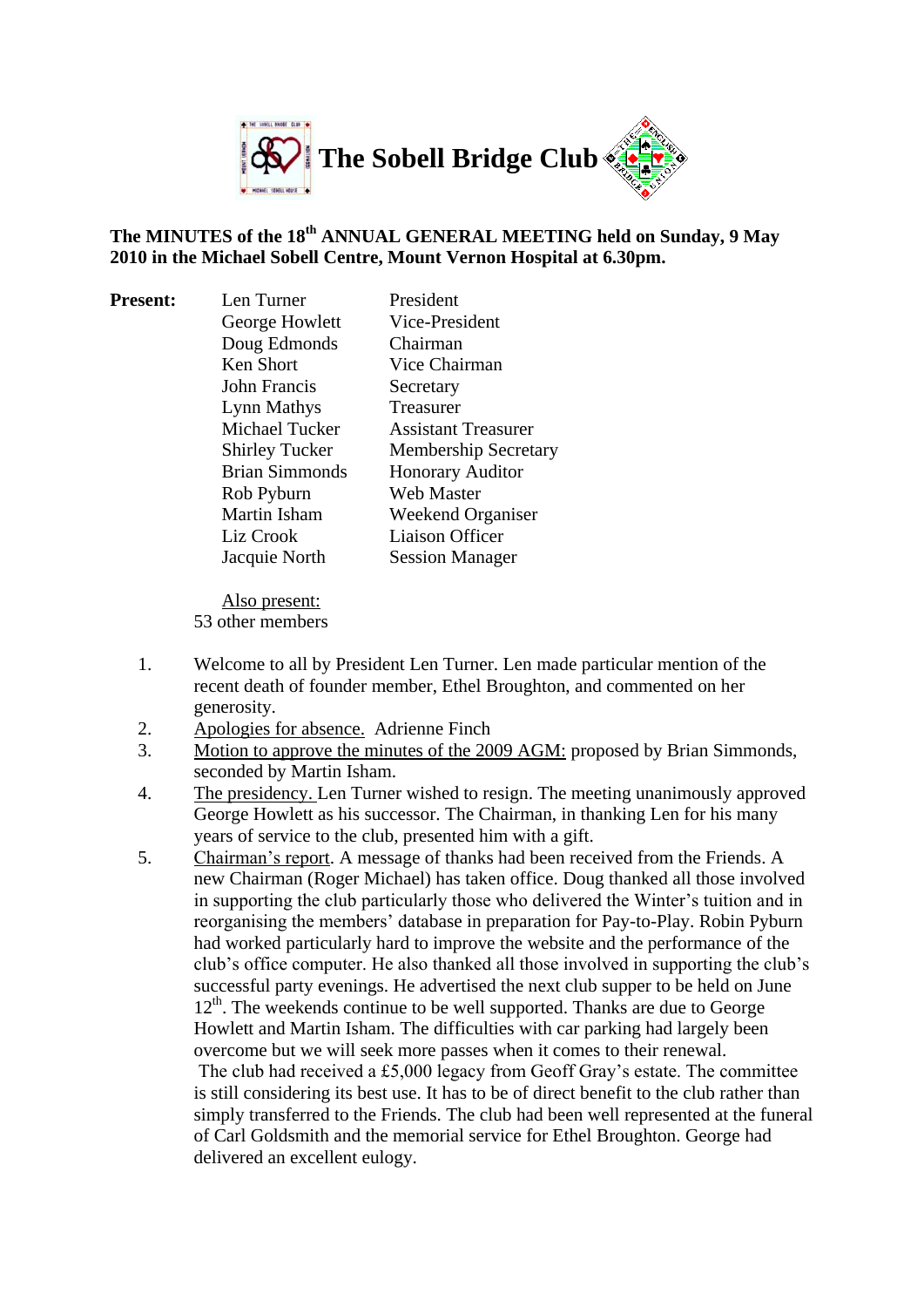The committee had decided to alter the qualification for prizes for the annual competitions to those who play in at least half the possible number of attendances. (rounded down).

- 6. Treasurer's report. The [Income & Expenditure account, Statement of Affairs,](http://www.sobell-bridge.org.uk/AGMs/AGM2009/Income%20and%20Expenditure.pdf) EOY Summary 2009/10 and Comparison 2009/10 were now available on the web. Lynn summarised the accounts by stating that £34,000 had been given to the League of Friends (£2,000 less than last year). Compared with 2008/2009 table donations were down by 4.6% (in part at least explained by the severe weather in January); subscriptions were down by 4.75%; income from bridge suppers and Christmas nibbles were in line with last year; simultaneous pairs income was down by 4.7%. The net surplus for the year was down by 6.9% which bearing in mind the current economic conditions is an excellent result.
- 7. Motion that the accounts be accepted was proposed and seconded.
- 8. The Secretary had nothing in particular to report, and there were no motions to consider changes to the Constitution.
- 9. Election of committee members. Those currently in post were prepared to stand again and they were elected unanimously. Catherine Stafford had resigned as Playing Secretary. Consequently there are no permanent office holders for this post or for Weekend Organiser.
- 10. Election of Honorary Auditor. Brian Simmonds wished to stand down. Howard Atkins was willing to stand and was proposed and seconded. Brian was thanked for his many years of service.
- 11. Table Money. The meeting accepted the Committee's recommendation that table monies for Monday to Friday evening duplicate be raised to £3.00 and for Friday afternoons to £2.50. The charge for Chicago and Sunday evenings will remain unchanged at £2.50. Following a member's request, the 2010/11 accounts will specify the amount paid to the EBU under P2Play, and the Committee will give a statement of the benefits provided by the EBU.
- 12. AOB. After discussion the it was agreed that the committee would examine further
	- i. The use of the web as a supplement to the present system of finding partners
	- ii. The purchase of a Duplimate a computerised dealing system.
- 13. The meeting closed at 19.00, when Howard Atkins introduced the annual prize giving.